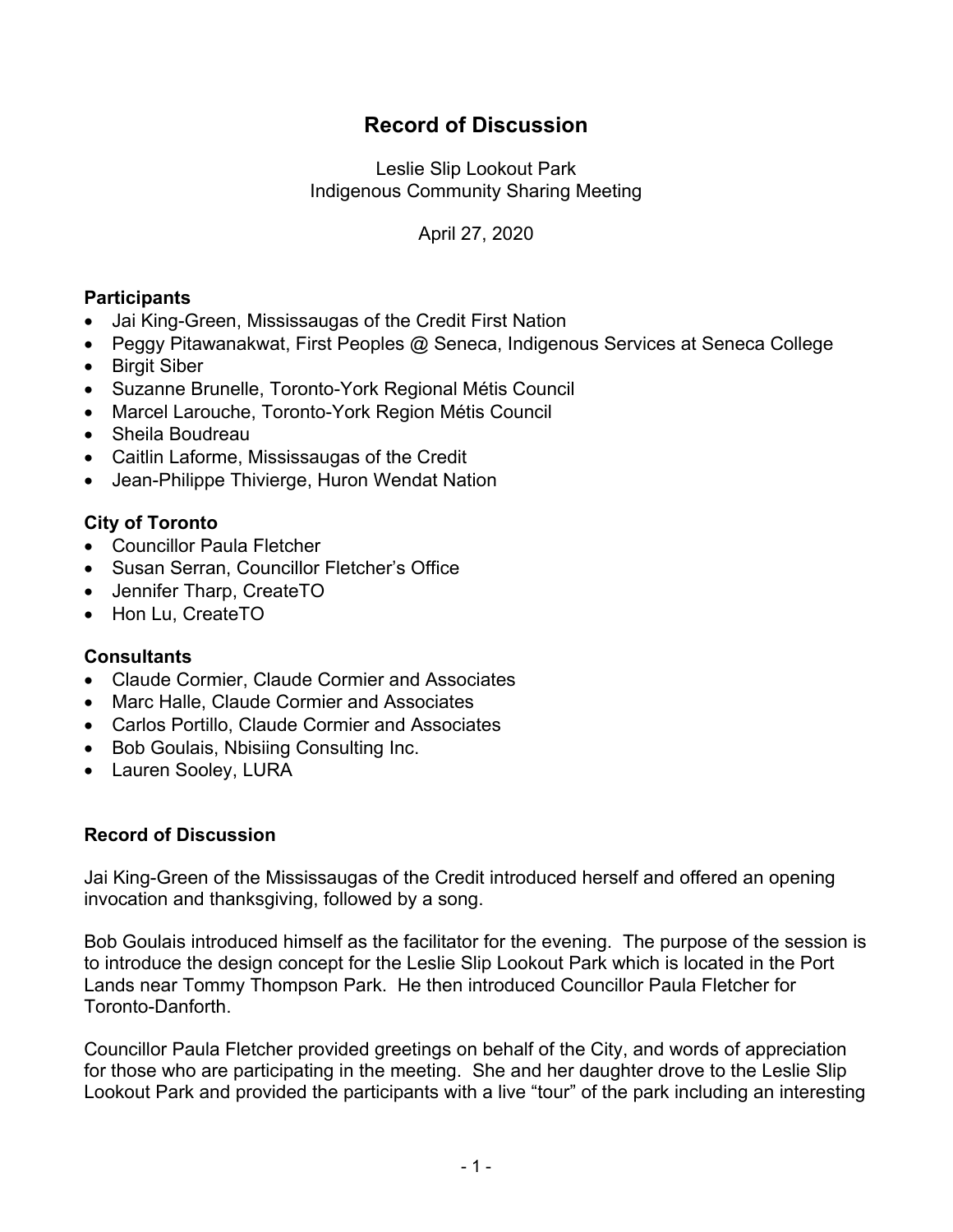perspective of where the park entrance will be. Participants expressed their appreciation for the Councillor's tour stating that it shows she cares for the area and the park.

Each participant was asked to introduce themselves including the CreateTO team, the public engagement team and the design team from Claude Cormier and Associates. Each of the participants provided a brief introduction as well.

Marc Halle of Cormier and Associates shared the presentation on the screen.

Bob began the presentation by providing a brief overview of the Indigenous engagement approach including the guiding principles of respectful, meaningful and collaborative engagement.

Jennifer Tharp of CreateTO provided a brief overview of CreateTO, the agency of the City of Toronto that manages its real estate portfolio. They are continuously looking for new and better ways to use the City's real estate assets including under-utilized surplus lands and open spaces. The Leslie Slip Lookout Park is located at 12 Leslie Street in the Toronto Port Lands. The area is two acres in size and is predominantly industrial in nature. They are proposing to make this an open space. Presently, the area is mainly industrial with some film uses and creative uses.

In late 2020, CreateTO held a design competition to select a design for the Leslie Slip Lookout Park. A jury selected Claude Cormier and Associates who is also working with Arup Engineering, GH3 architects and Dougan & Associates. At the beginning of 2021, they began reviewing schematic designs and having conversations with the public. In Fall 2021, they will put out the tender drawings and start the construction process. They anticipate opening the park in 2023.

Claude Cormier provided some context to his design speaking of the phenomenal view of the City, framed by the water channel. The small, two-acre site has tremendous potential to reconnect the former industrial site with the water's edge. He said they wanted to propose something that is universal and nature-driven.

Marc shared a fly-through video of the site and the design concept.

Claude described the design indicating that the building the participants saw in the earlier live "tour" would be torn down to open up the site. The site is forested along the back edges with trees and mounds throughout, with a public beach next to the water. The focal point of the design is the lookout structure that has a panoramic view in all directions. At the centre of the site is a central gathering space with four pathways converging in the middle.

Claude explained that the three mounds near the street will buffer the street noise and hide traffic. The plants would consist of Indigenous trees and shrubs. Near the beach would be a firepit for public use. The slope of the mound leading up to the lookout faces the water channel and the beach. On the outside of that mound and pathway, along the south edge of the site, would be a natural and forested area leading up to Tommy Thompson Park.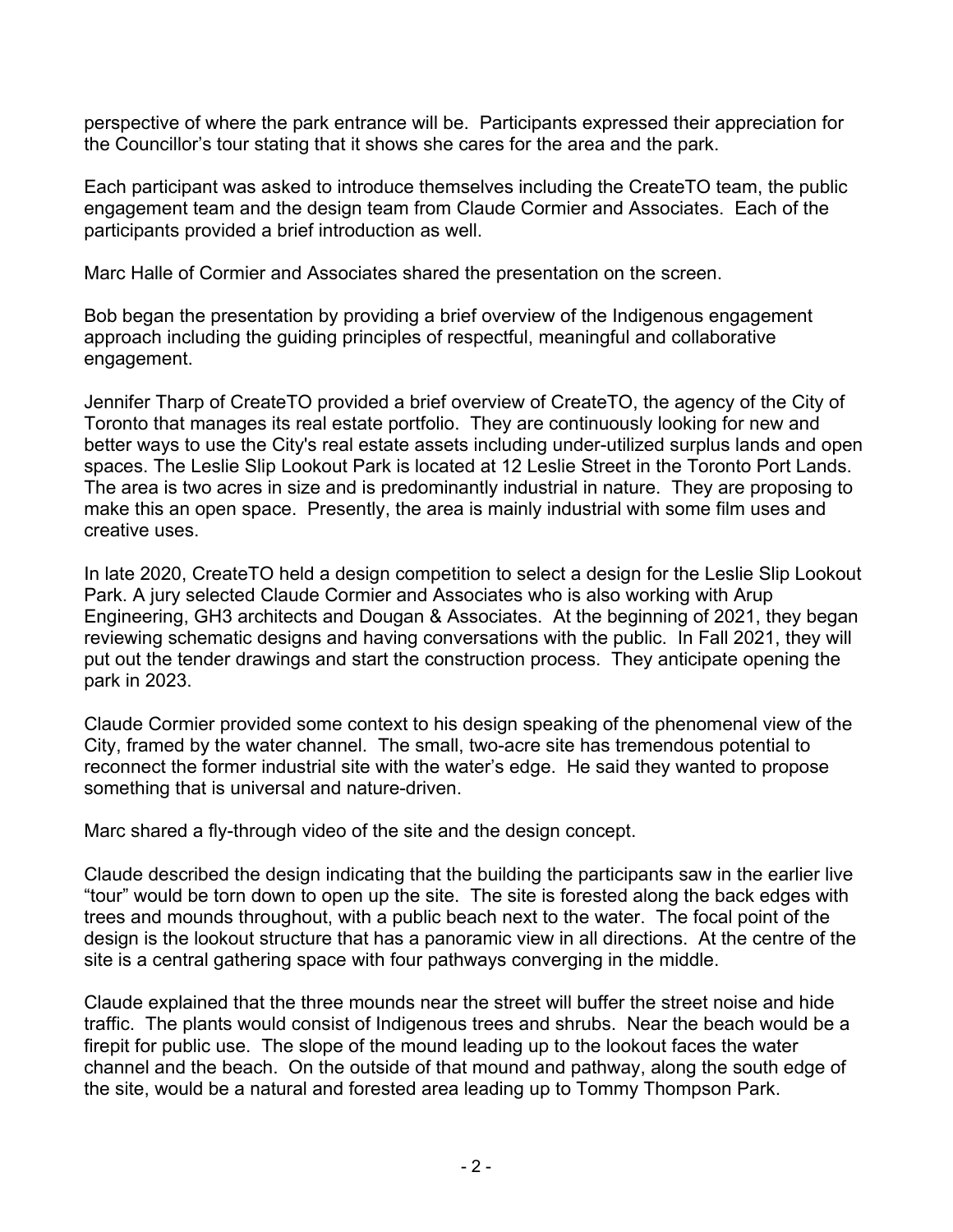Claude spoke about the pathways that would serve as a bike trail as a major gateway into the park.

Marc provided a lot of detail on the design including the history of the site, its historic, industrial use and current condition of the site. He explained the measures proposed to address soil conditions including the use of the mounds that provide a cap for the soil underneath. He described how the spine pathway would connect the site and would include bike racks. He described a three-metre wide boardwalk on either side of the beach with picnic tables and a firepit in the sand. The design of the lookout resembles the industrial silos in the area but also incorporates arches and a view of the Toronto skyline.

Marc spoke about the design and use of park furniture making use of rough wood as benches. Around the centre of the park, near the lookout and near the beach, are gear-shaped seating platforms which references the industrial heritage of the park.

In closing, Mark spoke about the uses of the park to see sunsets, the night sky or for active programming, relaxation and beach use. It could be a place for ceremonies, large gatherings, outdoor movies or even larger gatherings.

Bob opened up the conversation to questions. One participant asked if there was any **Indigenous people as part of the design** team? Jennifer answered that they do not have Indigenous representation on the design team yet. There are opportunities to include an additional person on our team.

A participant asked if **black willow** would be considered as they are native to the area. Marc answered that this may be a possibility and it may be a good choice instead of a weeping willow. It is consistent with the character of the Don River. However, in the past, others have considered them and their price point, but ultimately were not approved.

One participant asked what is the goal or parameters of Indigenous placekeeping for the park? Bob stated that this was the purpose of the meeting and that suggestions would come from this dialogue.

Claude also responded that the goal is to obtain input and to merge it into the design, ensuring it is contextually fitting with the history of the site and that it is authentic to the evolution of the place. Much of this would come from the participants.

A participant suggested that an area could be planned to allow for water blessings with a **platform to access the water** and include a teaching plaque or information display.

A participant spoke about the purpose of **creating this as an Indigenous place**. For Indigenous peoples it is being welcomed and feeling that it is their place. It should be for remembering the past and celebrating the present and future. It should also be about making this space natural using native species and bringing it alive. They felt it was important to have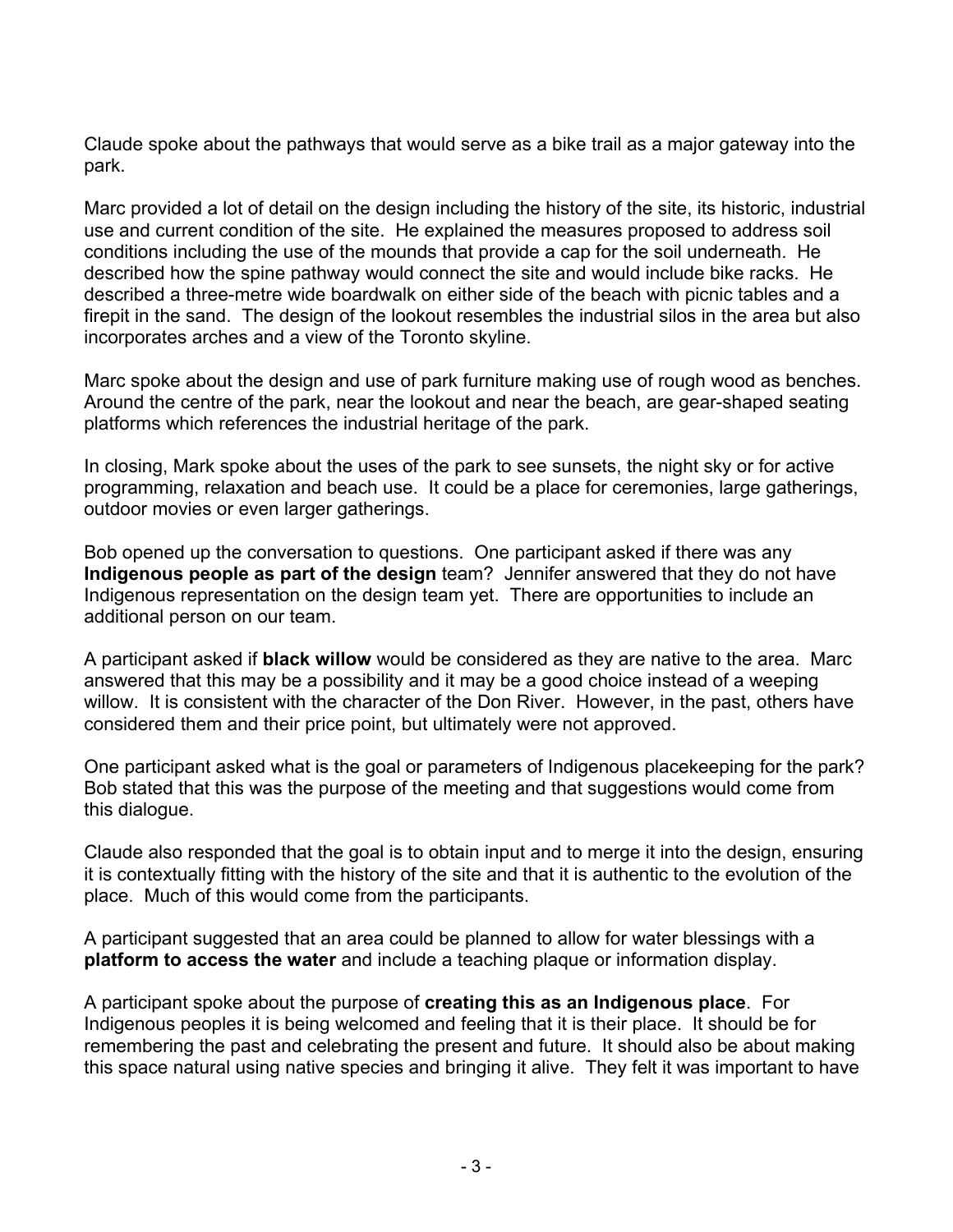an **Indigenous artist or designer involved** early on to help make the Indigenous presence very strong.

When looking at the images, they are very strongly industrial. The symbolism of the industrial era may put people off. There is already too much concrete in Toronto and it feels oppressive.

A participant said they see **fire as sacred**. Several participants really appreciated the inclusion of the firepit. A participant stated: "To embrace the firepit with an industrial symbol it is almost like you are imprisoning it."

A participant suggest that it would be great to see the **four directions** incorporated into the lookout.

A participant commented that the emphasis seems to be on post-contact and settler history. It is very important that we talk about **pre-contact, Indigenous history**. It was kind of offputting to see that Indigenous content was number six, really it should be number one!

Another participant agreed and was concerned over the over-representation of colonial history and industrial heritage. They expressed concern about the planting of **traditional medicines** and who will be taking care of these as they are sacred. She also offered a suggestion about using a **different colour of cement** rather than white. Finally, she offered a suggestion that signage be made in the **Anishinaabemowin** (Ojibwe) language.

In the chat, a participant suggested the park reflect Indigenous history rather than industrial history. Bob offered advice to the design team to reflect, not just the past and history, but **living culture**.

In the chat, a participant offered a suggestion to use the lookout and the doorways to each about the four directions and include **medicine wheel teachings**. They also suggested that the design could include **Indigenous gaming** instead of a huge checkerboard. Another participant suggested including winter sports. She would also like to see Indigenous trees being protected and reflected in storytelling.

Another participant shared about the **importance of water** as this was once wetland. Perhaps consider an interactive feature to acknowledge the water.

One participation suggestion a **connection to the sky world** has its teachings including the night sky.

A participant suggested that the park may want to acknowledge the history of the place in relation to **fishing**. Michi Saagiig people made use of the wetlands for medicine and relied extensively on fishing.

Another participant, said: "I'll be blunt, **scrap the industrial connection**."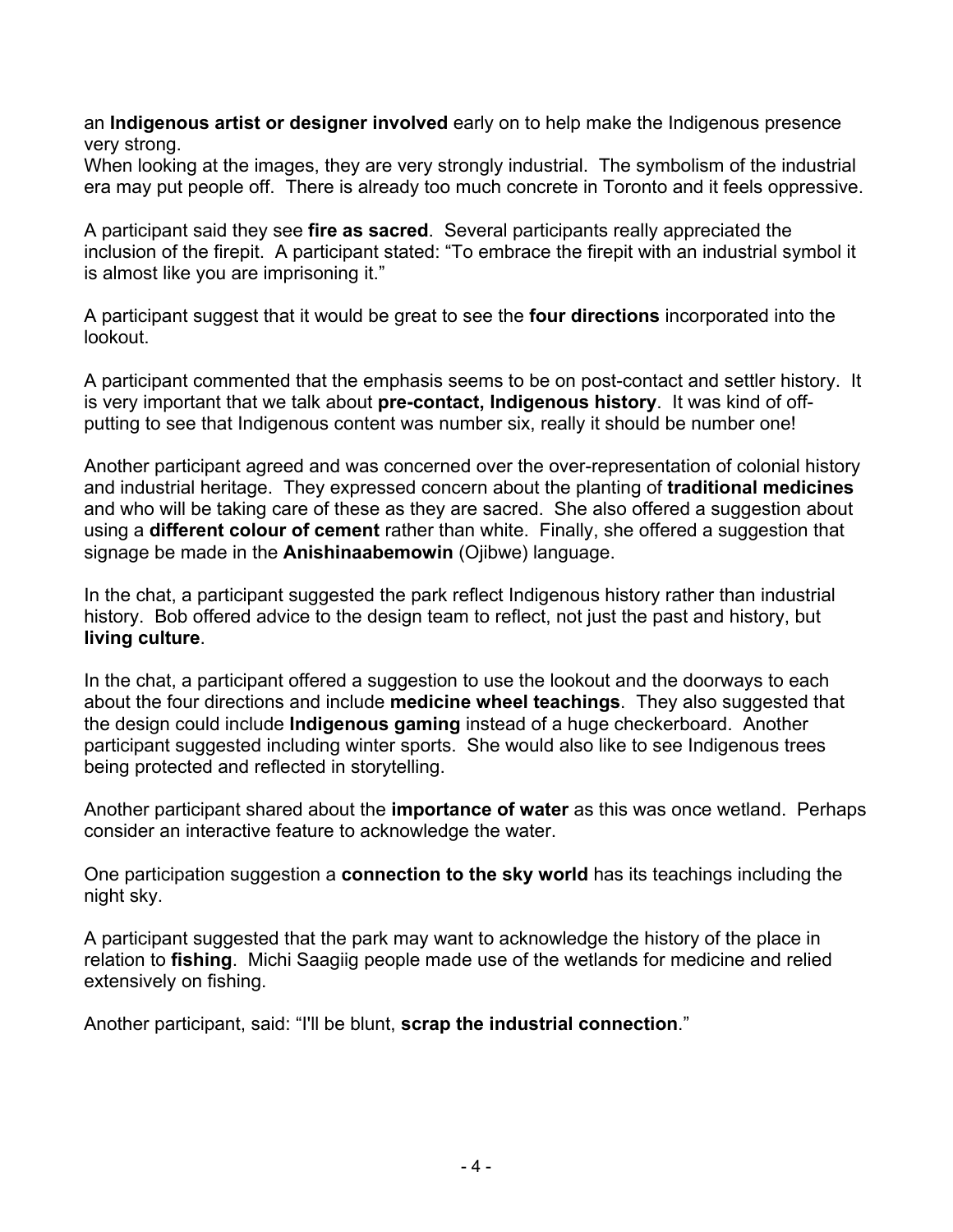A participant suggested adorning the lookout in **climbing vines**. Chat comments came in speaking about acknowledgement of the fishing, the mounds and suggested taking a look at Serpent Mounds Park. Participants would appreciate the **mound teachings**.

A participant asked about the prevalence of **invasive species** and where that may be a factor or concern?

CreateTO answered stating that addressing invasive species and the health of the plants in the park will be a part of the ongoing maintenance that will be done by the City. Upon completion of the design and construction, the park will be handed back to Parks, Forestry and **Recreation** 

Additional comments included planting of **berry shrubs and trees** to bring back the birds.

A participant stated that the purpose of the park could be to **celebrate water**. If the beach cannot reach the water, perhaps the design of the park or public art can give the feeling of water and its importance to Indigenous peoples. They asked: "Who is the space for? Why are we doing this?"

One participant spoke about ensuring the park represented the **views and needs of youth** and ensure they feel valued. One project involving Elders and the Wandering Spirit School included creating a large mural. Through that, they will feel inspired by the **sacredness of water** and learn teachings at the same time. To bring the sacredness of water into the space.

Bob reiterated a participant's suggestion for a platform for water offerings and teaching and learning, but also using **art to represent the sacredness of water**.

Bob acknowledged the importance and the need to better reflect and involve the **voices of the youth** into placekeeping work.

A participant suggested that the youth may need space for a youth drumming circle. Three areas were suggested for a **drumming circles** including the grassy mound leading up to the lookout, on the lookout itself and around the fire provided the benches are not industrial representations. The lookout is almost like a stage and may have good acoustics and it may provide good energy up there.

Participants suggested that an **Indigenous content creator** explore re-design of the industrial "cog" or gear and benches design.

Bob invited participants to continue to send in these good design ideas via the online feedback form on the project website or sending email to:  $\frac{i}{\text{tharp@created} \cdot \text{ca}}$ . He also committed to creating a discussion record and sharing that with the participants to ensure it is accurate.

A participant gave some context and shared that **these ideas need to be accurately represented**. The participants will know if is accurately represented at the next meeting.